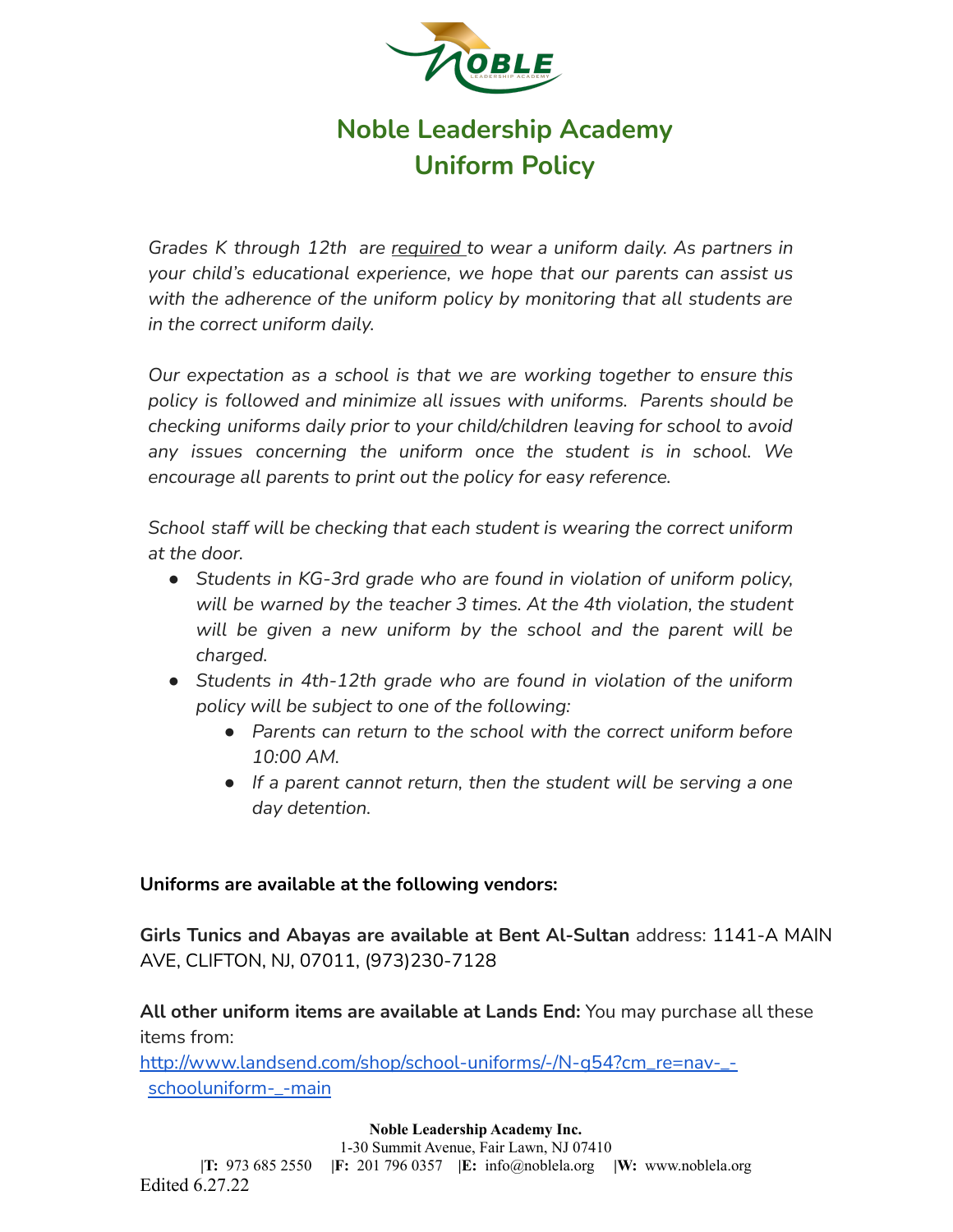

# **KG-5th Grade Standard Uniform**

## **KG-5 th Grade Girls Standard Uniform:**

- Hunter Green Plaid Jumper with White Shirt or long- or short-sleeve Hunter Green Mesh polo dress.
- Navy Blue, Black, White, Gray or Hunter Green tights

## **KG-5 th Grade Boys Standard Uniform:**

- Khaki dress pants
- Hunter green shirt

## **Gym Uniform Boys and Girls:**

- Light Gray Sweatpants and Hunter Green T-Shirts. No tights as gym pants will be allowed.
- Sneakers

## **6th- 12th Grade Standard Uniform**

## **6th-12th Girls Standard Uniform:**

- Hunter green Abaya or Hunter Green Tunic (Available at Bent Al-Sultan) [Any length alterations on the tunic can be made at Bent Al-Sultan up to the knee]
- Loose Khaki Dress Pants. No tights or jeggings allowed.
- Black or White Hijab Only. Hijabs must be securely placed on the head and all hair must be tucked away.

## **6th-12th Girls Gym**:

- Light Gray Sweatpants
- Long-sleeved Hunter Green T-shirt offered by Bent Al-Sultan
- Black or White Hijab
- Athletic Sneakers

Please be aware that girls will only be allowed to wear the gym shirt offered by Bent Al-Sultan. Girls are not allowed to substitute for any other long sleeved hunter green shirt. The Bent Al-Sultan shirt was approved for its cut, material and length.

#### **Noble Leadership Academy Inc.**

1-30 Summit Avenue, Fair Lawn, NJ 07410 **|T:** 973 685 2550 **|F:** 201 796 0357 **|E:** info@noblela.org **|W:** www.noblela.org Edited 6.27.22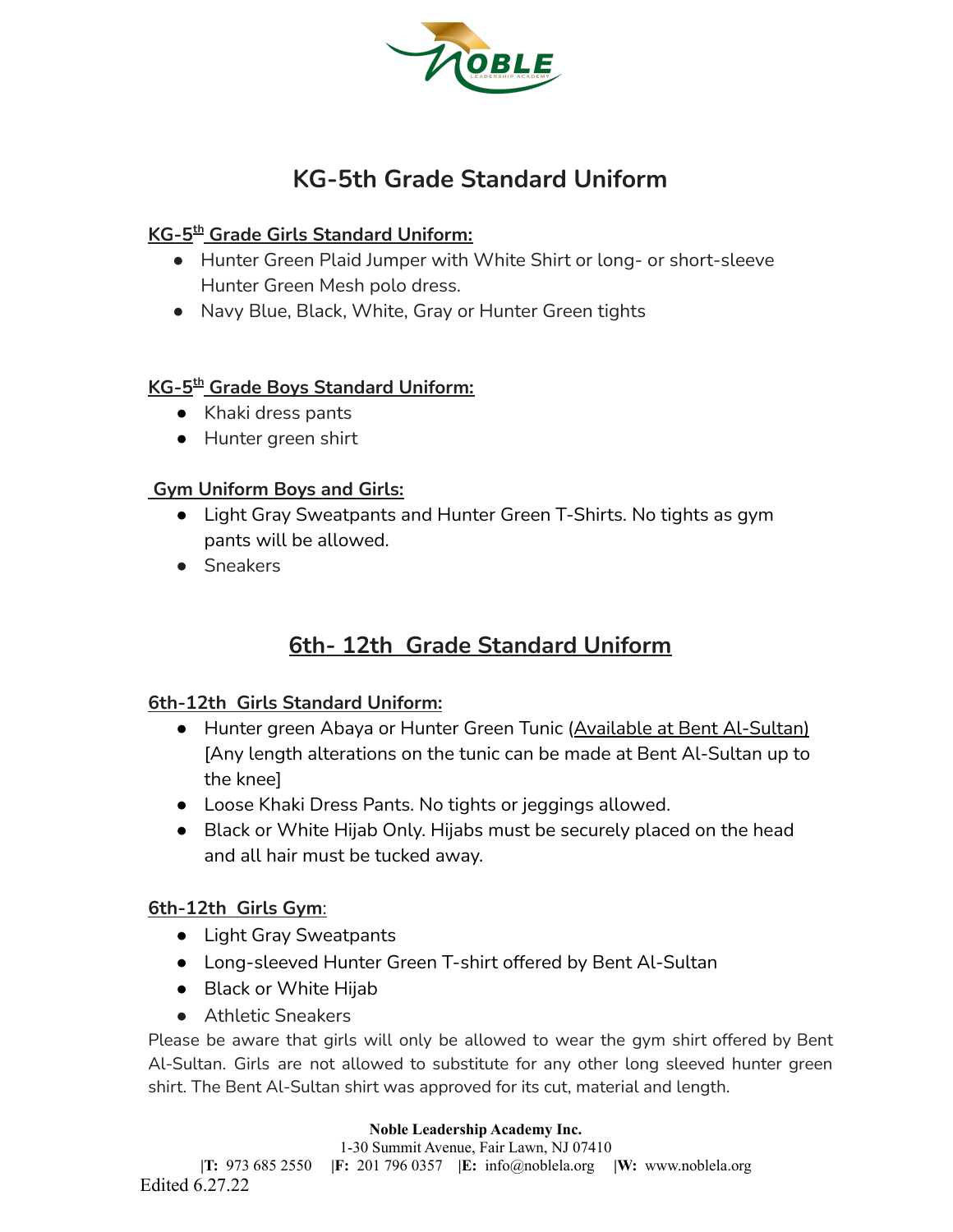

## **6th - 12th Boys Regular Uniform:**

- Khaki dress pants.
	- o Only the following color will be accepted



- Hunter green shirt
	- o Only the following color will be accepted



## **6th-12th Boys Gym**:

- Light Gray sweatpants
	- o Only the following color will be accepted



- Hunter green t-shirt
- Sports sneakers ONLY. Converse and dress sneakers are not allowed.
- Please be aware that T-Shirts with brand logos or prints on them will not be allowed under any circumstances. **The only logo that can show is the Noble Leadership Academy Logo.** If you come to school with a brand logo on your shirt, you will be breaking school code and will be subject to consequences.

#### **Noble Leadership Academy Inc.**

1-30 Summit Avenue, Fair Lawn, NJ 07410 **|T:** 973 685 2550 **|F:** 201 796 0357 **|E:** info@noblela.org **|W:** www.noblela.org Edited 6.27.22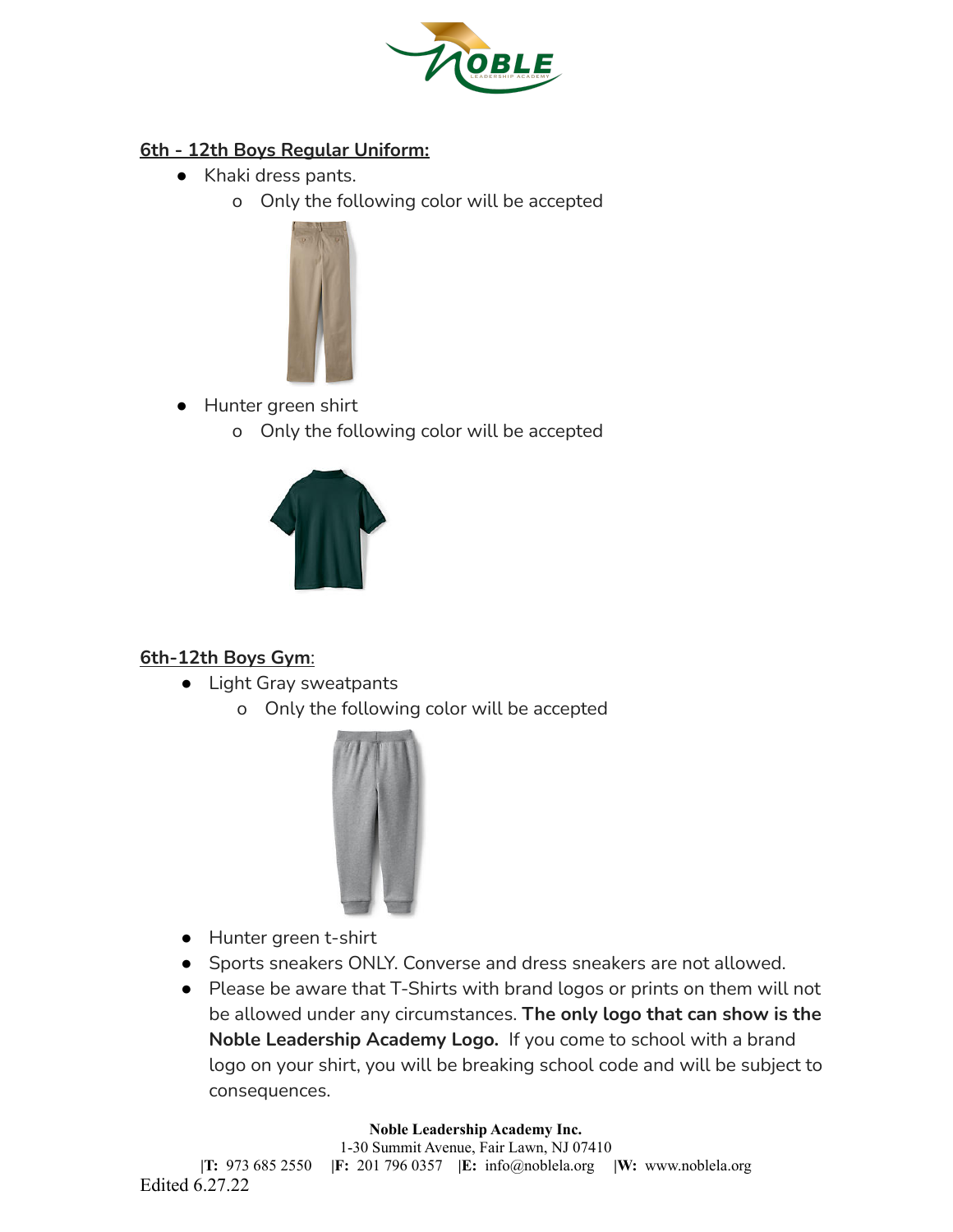

## **Accessories & Outerwear Policy**

**Sweater Policy**: The sweater policy will be strictly enforced. Please ensure your child/children follow the policy. Students are also not to use the sweater to cover up incorrect uniforms. Students caught doing so will face appropriate consequences. *ONLY Solid colored crew neck/v-neck sweaters of the following colors will be allowed:*

- Hunter green
- Navy Blue
- Black
- White
- Gray

**No hooded sweatshirts will be allowed for any student, including elementary, middle and high school**. Sweaters must be solid colored, with no patterns, logos (other than Noble Logo), stitching or other adornment. Students may not wear single sweaters that mix two allowable colors (such as wearing a white and navy sweater. The sweater should either be ONLY navy or ONLY white, for example).

**Shoes/Boots**: Please note all students must wear low heeled shoes. They must be a solid color with no sparkles, pompoms or loose threads. **No sandals are allowed during any time of the year***. All shoes must be closed toe and closed-back. UGG slippers and Crocs or any similar footwear are not allowed at all.*